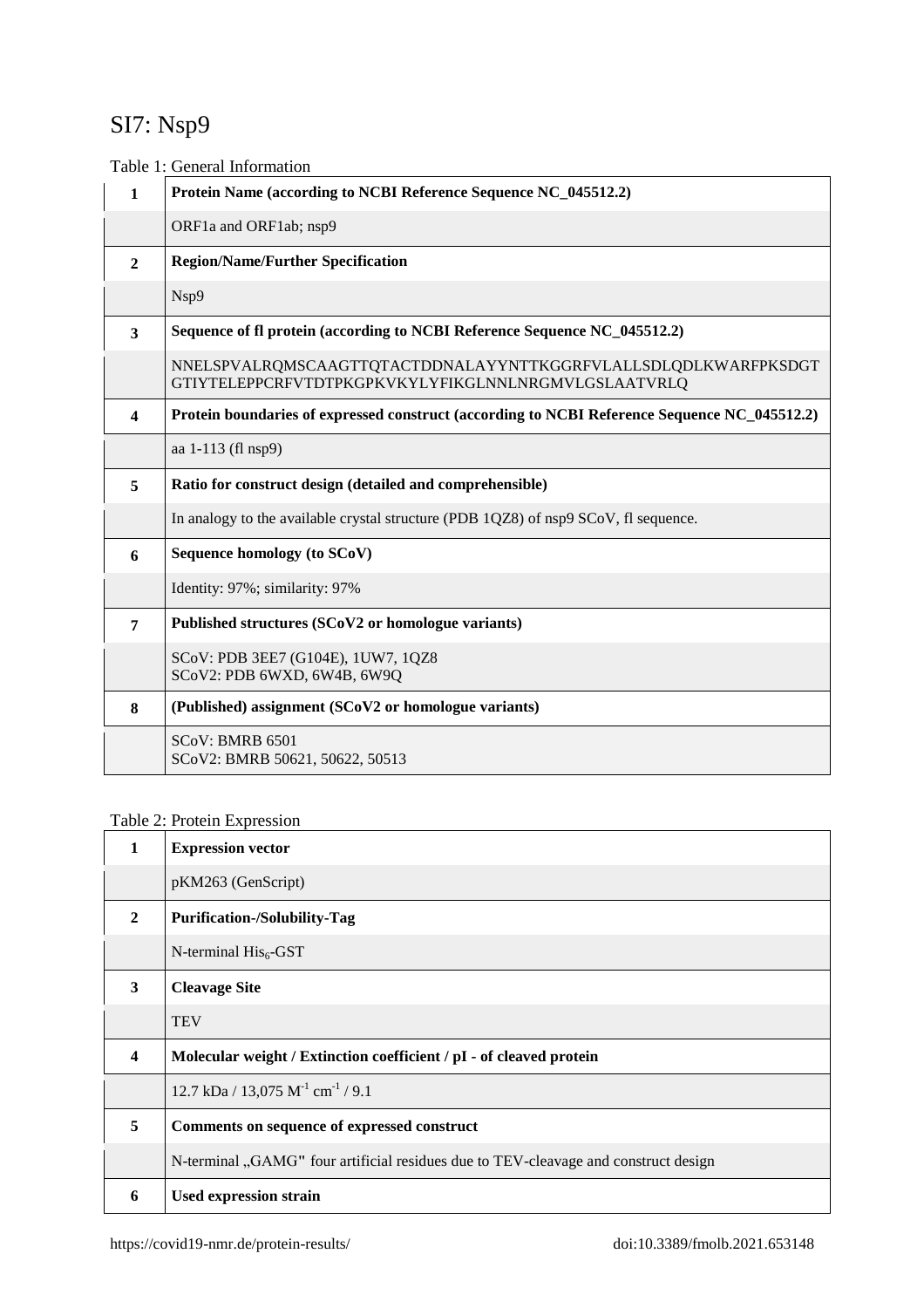|    | $E.$ coli BL21 (DE3)                                                             |  |  |
|----|----------------------------------------------------------------------------------|--|--|
| 7  | <b>Cultivation medium</b>                                                        |  |  |
|    | LB / M9 (uniformly <sup>15</sup> N or <sup>13</sup> C, <sup>15</sup> N-labelled) |  |  |
| 8  | <b>Induction system</b>                                                          |  |  |
|    | IPTG inducible T7 promoter                                                       |  |  |
| 9  | Induction of protein expression                                                  |  |  |
|    | 1 mM IPTG at $OD600 0.7$                                                         |  |  |
| 10 | <b>Cultivation temperature and time</b>                                          |  |  |
|    | 20-22 $\degree$ C for 18-20 h                                                    |  |  |

### Table 3: Protein Purification

|                | <b>Buffer List</b>                                                                                                               |  |
|----------------|----------------------------------------------------------------------------------------------------------------------------------|--|
| $\mathsf{A}$   | 50 mM Tris-HCl (pH 8.0), 300 mM NaCl, 10 mM imidazole, 4 mM DTT (cell disruption / IMAC/<br>dialysis after IMAC / TEV-cleavage). |  |
| B              | 25 mM NaPi (pH 7.0), 150 mM NaCl, 2 mM TCEP-HCl, 0.02% (w/v) NaN <sub>3</sub> (SEC / final NMR buffer).                          |  |
| $\overline{2}$ | Purification steps (with corresponding buffer(s) and incubation times)                                                           |  |
| $\mathbf{A}$   | Cell disruption in buffer $1\text{A}$ (plus 100 µL protease inhibitor (Serva)) by sonication.                                    |  |
| B              | IMAC (gravity flow Ni <sup>2+</sup> -NTA (Carl Roth)), Elution with 150-500 mM imidazole in buffer 1A.                           |  |
| C              | Dialysis o.n. in in buffer 1A.                                                                                                   |  |
| D              | TEV-cleavage (0.5 mg TEV protease per 1 L culture) in buffer <b>1A</b> .                                                         |  |
| E              | SEC on HiLoad 16/600SD 75 (GE Healthcare) in buffer <b>1B</b> . See relevant peak in attached SEC profile.                       |  |
| $\mathbf{F}$   | NMR sample preparation in buffer <b>1B</b> .                                                                                     |  |

## Table 4: Final sample

|              | Yield                                                                                                                                                              |  |
|--------------|--------------------------------------------------------------------------------------------------------------------------------------------------------------------|--|
|              | 4.5 mg/L $^{13}C$ , $^{15}N-M9$ medium                                                                                                                             |  |
| 1b           | A260/280 ratio                                                                                                                                                     |  |
|              | 0.7                                                                                                                                                                |  |
| $\mathbf{2}$ | <b>Stability</b>                                                                                                                                                   |  |
|              | Stable dimer. Storage at $4^{\circ}$ C possible.                                                                                                                   |  |
| 3            | <b>Comment on applicability</b>                                                                                                                                    |  |
|              | Conditions for NMR structure determination may need to be optimized (concerning line width due to<br>dimeric state). Backbone assignment and screening successful. |  |